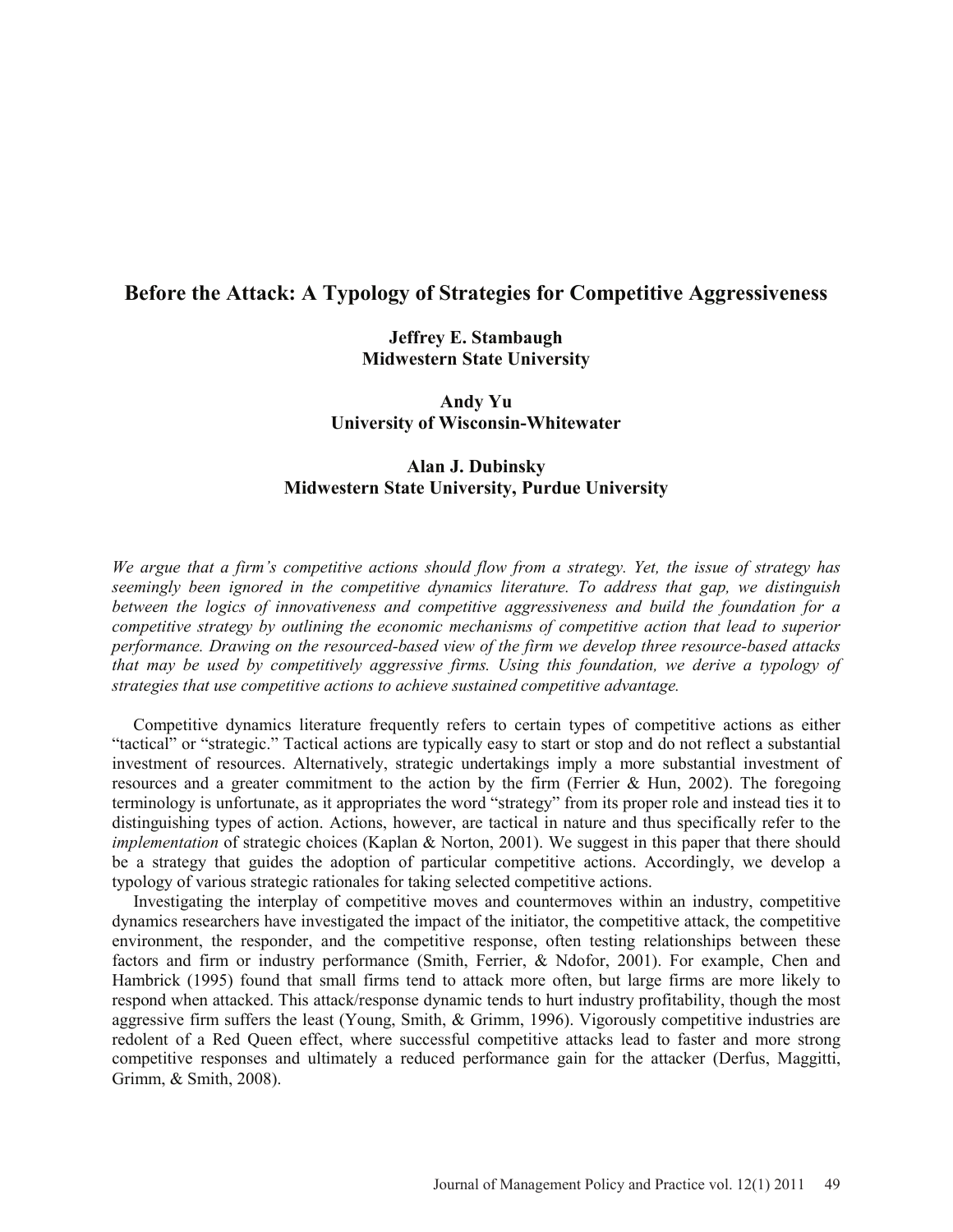An important, yet under-researched, question is whether firms had a strategy *before* launching competitive attacks. In other words, did they have a specific end goal in mind that their competitive actions logically could have achieved? Answers to this question are virtually unknown. Extant competitive dynamics research has not extensively developed a strategy *for taking* competitive actions. Rather, its unique contributions are more about the *tactics of* taking competitive action. Discussions address tactical matters such as volume, duration, competitive repertoire, and speed of execution (e.g., Smith et al., 2001). Indeed, a pattern of adopting competitive actions is seen by some as constituting a strategy (W. J. Ferrier, Fhionnlaoich, Smith, & Grimm, 2002; Smith, Grimm, & Gannon, 1992).

We propound, though, that firms have strategic orientations which drive their strategies, and that their taking competitive action is consistent with that orientation, support the strategy, and is aimed toward a specific strategic outcome. Our paper focuses on strategies consistent with high levels of competitive aggressiveness. The remainder of the paper proceeds as follows: We begin our paper by addressing the difference between the logic of innovativeness versus competitive aggressiveness. We next build the foundation for a competitive strategy by drawing from the acquisitions literature to outline the economic mechanisms that lead to superior performance. We then further develop the resource-based attacks that may be used by competitively aggressive firms. Finally, using a competitive framework developed by Chen (1996), we derive a typology of strategies that use competitive actions to achieve sustained competitive advantage.

## **INNOVATIVENESS VERSUS COMPETITIVE AGGRESSIVENESS**

The focus of competitive dynamics is on market disequilibrium created when a firm takes competitive action (Ferrier, 2001; Jacobson, 1992; Young et al., 1996) and has not yet focused on the motivation or strategic orientation behind that attack. When developing a typology of competitively aggressive strategies, we suggest the underlying strategic orientation is critical. Entrepreneurial Orientation (EO) is a leading strategy typology in the management literature and considers "the processes, practices, and decision-making activities" that lead to firm entrepreneurial activity (Lumpkin & Dess, 1996:136; Venkatraman, 1989). Lumpkin and Dess (1996) have proposed five dimensions of EO: (1) autonomy: ability and will to take independent action; (2) proactiveness: pursuit of market opportunities and environment-shaping activities; (3) risk-taking: willingness to make large investments—personal, social, and financial—with uncertain payoffs; (4) innovativeness: pursuit of new or novel ideas that may lead to new products or services; and (5) competitive aggressiveness: willingness to challenge and outperform rivals. We focus specifically on the dimensions of competitive aggressiveness and innovativeness as we seek to clarify the firm's orientation toward competitive actions. While innovativeness is aimed at introducing new products, which is a type of competitive action, competitive aggressiveness is more rivalfocused. Their underlying logics are distinct and worth a further discussion as a failure to do so may inhibit understanding the strategies of competitive action. Admittedly, it is theoretically possible that a firm could have high levels of competitive aggressiveness and innovativeness (Apple would seem to be such a firm). Extant work indicates, though, that this situation is relatively uncommon.

When a company introduces a new product, is that introduction a result of a firm's innovativeness and thus a "first mover" attempt to create new market space or is the introduction an attempt to target the market position of a rival? This is an important question because the strategies of innovation fundamentally differ from those of competitive aggressiveness (Lumpkin and Dess, 1996). Further, although a firm could simultaneously have high levels of innovativeness and competitive aggressiveness, research suggests the correlations between these two orientations are low, ranging between .04 (Chang et al., 2007) and .11 (Hughes & Morgan, 2007). As such, when adopting competitive action, a firm may be operating from an innovation logic or from a competitively aggressive logic, but usually not both.

#### **Innovativeness**

Lumpkin and Dess (1996, p. 142) suggest innovation is "…a willingness to depart from existing technologies or practices and venture beyond that current state of the art" and that this willingness often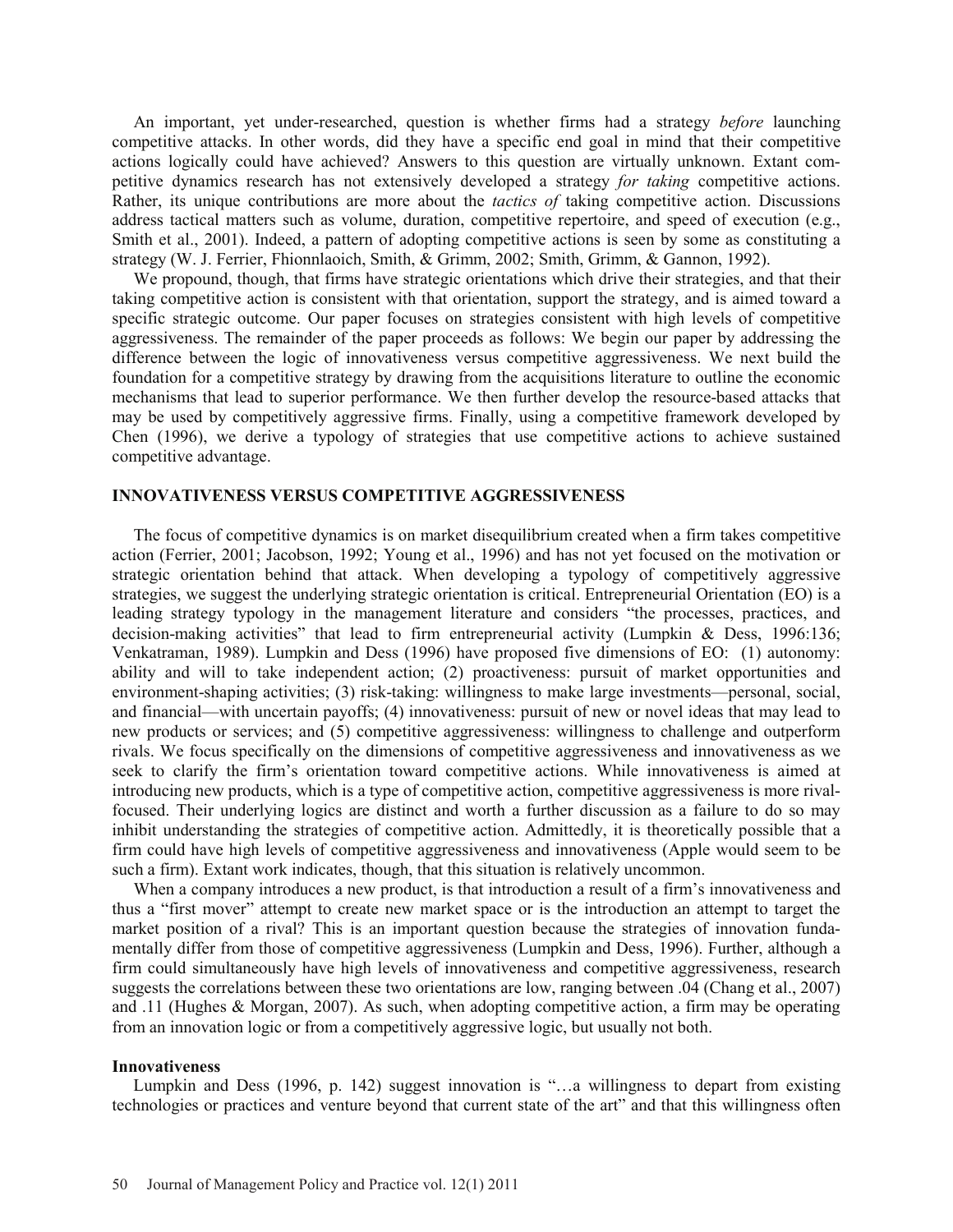results in new products and services. The logic of innovation is well-illustrated in Kim and Mauborgne's (2005) *Blue Ocean Strategy*. They propose that blue oceans are uncontested market spaces where the innovative firm moves to a new strategic position having no competitors. In contrast, red oceans typify the presence of firms competing for the same customers, with firms attacking the strategic positions of rivals. Particularly important is that innovators create new value and often stimulate new demand in an existing industry.

Kim and Mauborgne (2005) illustrate this creation of new demand with the actions of Callaway, a premium golf products manufacturer. Rather than focusing on the needs of current golfers, Callaway investigated why some physically-active adults rejected golf as their sport of choice. Callaway found that non-golfers viewed the game as too difficult to master. Callaway then introduced a series of golf clubs designed to afford new golfers opportunity to achieve reasonable proficiency fairly easily. The denouement was Callaway's positioning itself as the golf club of choice for new (and many current) golfers. Callaway thus increased overall industry demand by drawing more people to the sport of golf; it largely had this new market to itself. By choosing to innovate and focus on new customers, Callaway worried less about its existing competition. This approach is different from choosing to fight current competitors.

## **Competitive Aggressiveness**

Lumpkin and Dess (1996, p. 148) define competitive aggressiveness as: "a firm's propensity to directly and intensely challenge its competitors to achieve entry or improve position, that is, to outperform industry rivals in the marketplace." In contrast with proactive pursuit of new markets made possible by value innovations, competitive aggressiveness focuses on threats imposed by competitors and battles over existing customers. Lumpkin and Dess (1996) further suggest that competitive aggressiveness involves a "combative posture" that entails a "forceful response to competitors' actions" (2001, p. 431). Responsiveness entails either preempting the rival's strategy through a competitive move or reacting to the rival's competitive actions. Lumpkin and Dess (1996) add that competitive aggressiveness includes a "willingness to be unconventional rather than rely on traditional methods of competing" (1996, p. 149). Ferrier and colleagues, drawing on hyper-competition literature, add that competitive aggressiveness involves a high speed of action as well as the ability to simultaneously conceive of multiple attacks using varied repertoires (Ferrier et al., 2002).

This preceding description portrays a rich image of competitive aggressiveness. Firms high in competitive aggressiveness are intensive, forceful, and combative, implying willingness to plot and execute competitive actions as the firm directly challenges rivals. The desired outcome for these competitive strategies is clear: a higher level of performance than their rivals as firms engage in the" …incessant race to get ahead or to keep ahead of one another" (Kirzner, 1973, p. 20).

#### *Three Drivers of Competitive Behavior*

Chen (1996) outlines three drivers for competitive behavior: awareness, motivation, and capability. We advance the idea that awareness, motivation, and capability are manifested as firm processes (Dutton & Duncan, 1987) and suggest that these processes makes some firms more competitively aggressive than others. *Awareness* entails analysis of a firm's rivals, real-time tracking of its rivals' competitive actions, and dissemination of this information. There is substantial variation among firms in their demonstrated levels of awareness (D. B. Montgomery, Moore, & Urbany, 2005; Zahra & Chaples, 1993; Zajac & Bazerman, 1991). Some of this variation is due to firms that shun such red ocean actions as they seek to innovate to blue oceans. The primary reason behind the variation, however, is that the monitoring and analysis functions inherent in rival awareness are costly in terms of physical and cognitive resources of the firm (Cyert & March, 1963; Dutton & Jackson, 1987; Ghoshal & Westney, 1991; Ocasio, 1997). The most competitively-aggressive firms choose to invest in these processes and thus have a higher level of awareness.

The second key factor behind competitive aggressiveness is *motivation*. There are two distinguishing characteristics of a highly competitively-aggressive firm in this regard. First, outperforming its rivals is important for an aggressive firm. Other companies may choose other reference points, such as past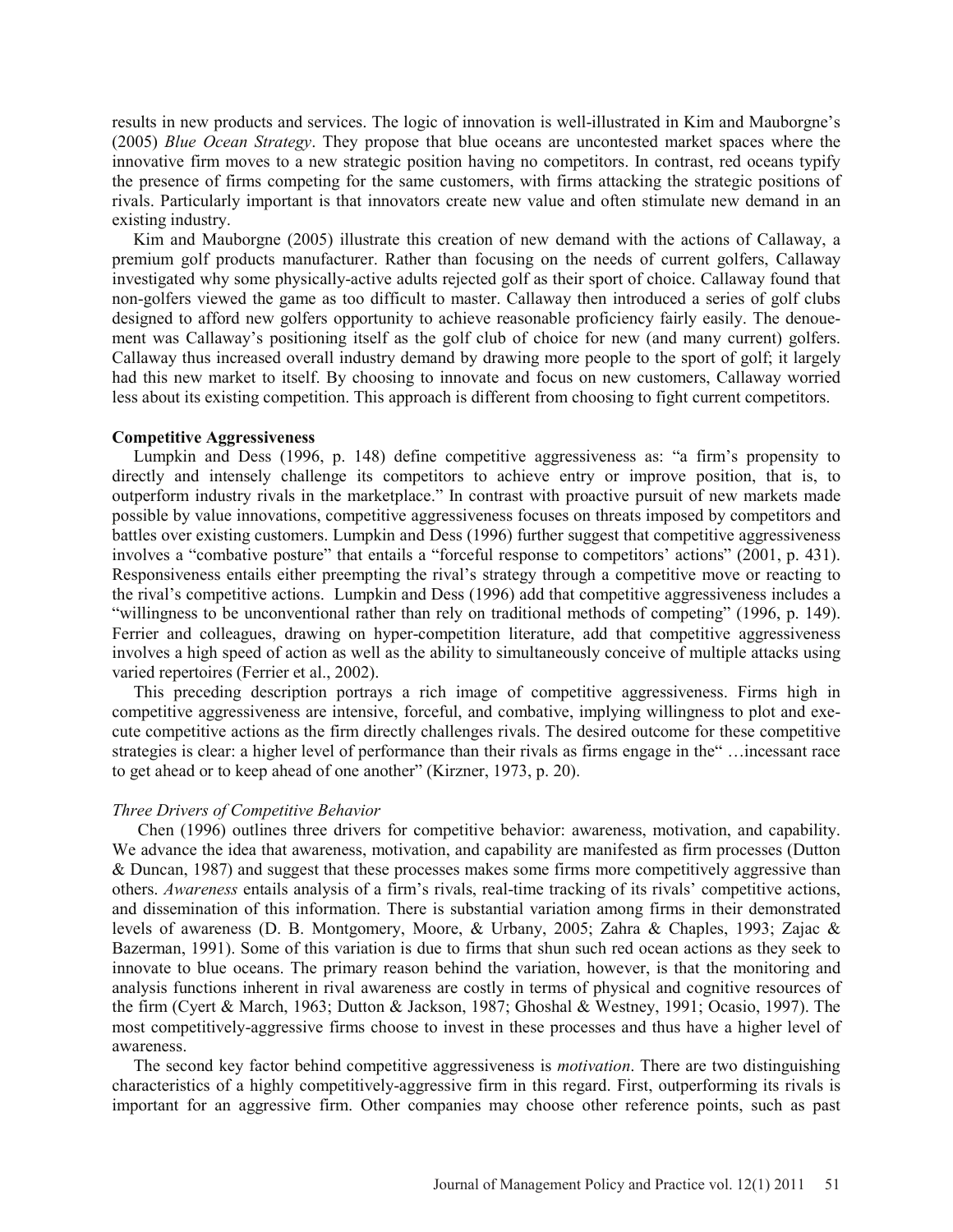performance or internal goals, and be satisfied with meeting such targets (Fiegenbaum & Thomas, 2004; Shoham & Fiegenbaum, 2002), but competitively aggressive firms seek out information on the performance levels of their rivals and then compare themselves against their rivals' performance (M. E. Porter, 1980). The second characteristic of competitively aggressive firms is that they see the challenging of the rivals' positions as an appropriate and necessary step in furthering their own performance. Moreover, they may attribute any performance shortfall to the actions of a rival.

A high level of motivation and awareness, however, become salient only in the presence of the third factor—the firm's *capability* to launch and counter competitive attacks. Part of this capability are the tangible resources of a firm such as slack funds generated by strong past performance (Smith, Grimm, Gannon, & Chen, 1991). But a competitively aggressive firm also identifies available resources and prioritizes them to attack when less aggressive firms might look at the same resource base and see little. The more aggressive organizations are better at creating effects with the resources available rather than waiting for optimal resources to become available (Baker & Nelson, 2005; Read & Sarasvathy, 2005).

### **Summary: Innovativeness Versus Competitive Aggressiveness**

In summary, being competitively aggressive is about firms' vigilant and forceful defense of their current market position while seeking to undercut their rivals' position. To do so, they carefully and continuously monitor and analyze their rivals, are motivated to improve their performance by attacking those firms, and are ingenious in their deployment of firm resources to launch attacks. The desired end result of the competitive attacks is sustained performance that is superior to that of their rivals. Admittedly, a crucial outcome of innovation is also superior performance; the orientation and subsequent practices of innovation are very different, however, from competitive aggressiveness. The attack of a rival's position is not the aim but rather the byproduct of innovation, and indeed most radical innovations make the existing competition immaterial (Kim & Mauborgne, 2005). Alternately, for competitive aggressiveness the focus is to attack the rival's position. Accordingly, in this paper we focus upon firms operating in red oceans, using a strategy of competitive aggressiveness to improve performance.

A strategy of competitive aggressiveness carries high risks. Porter (2008) avers that price discounting is one of the easiest-to-employ and most commonly used competitive actions. Yet, it is often harmful to firm and industry profitability, at least in the short term. Furthermore, discounting teaches the customer to make price the sole criterion when choosing among rivals' products. Hence, using these types of actions without also attempting to create a non-price-based switching cost to the customer is likely to accomplish little for the firm in the long term. The greatest threat to profitability, though, is directly taking on a rival's position—targeting the same customers with similar products—and is the essence of a competitively aggressive strategy (Porter, 2008). Precisely because the taking of competitive action does have potential negative implications for a firm's profitability, a firm importantly must have a strategy when using competitive actions to earn superior returns. Developing that strategy requires understanding the mechanisms linking the strategy with superior performance, the enabling actions, and the desired strategic outcomes with their associated costs. We turn next to those issues.

## **FOUNDATION OF COMPETITIVE AGGRESSIVENESS STRATEGIES**

## **Mechanisms of Competitive Aggressiveness: Increased Market Share and Profitability**

We use the strategies and underlying economic logics of mergers and acquisitions (M&A) to introduce the mechanisms that link a competitively aggressive strategy with superior returns. As with competitive aggressiveness, M&As are a potentially "high risk-high potential" strategy, with acquiring firms doing poorly about as often as they do well from a financial perspective (King, Dalton, Daily, & Covin, 2004). The central underlying economic logic justifying an M&A is synergy: simply put, the joined firms can achieve higher returns than each could separately (Harrison, Hitt, Hoskisson, & Ireland, 1991). The economic mechanisms for generating these higher returns are economies of scope and market power. The recent Delta-Northwest Airlines merger demonstrates both mechanisms. The 2008 merger promised very modest cost reductions and limited personnel cuts, with additional economies of scope coming from the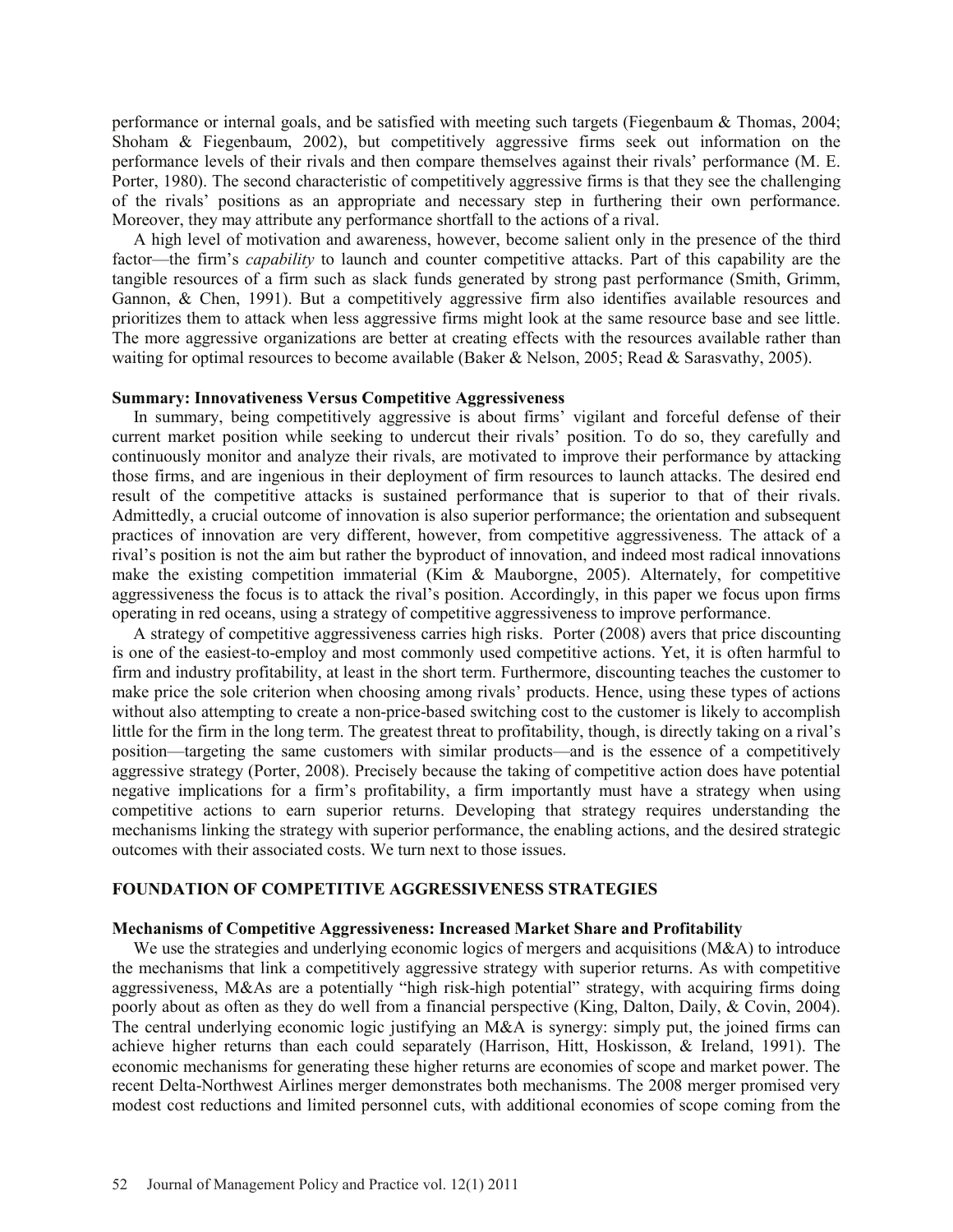opportunity to combine their route network and offer each other's customers new locations. Equally important yet downplayed owing to antitrust review concerns was that this merger created the largest airline in the world with the concomitant increase in its power over suppliers and buyers (Carey & Prada, 2008). This afforded the new Delta ability to demand lower prices from suppliers such as Boeing or Airbus, while simultaneously being able to raise fares in certain markets. This market power should translate into higher returns for the new Delta.

If economies of scope and market power are the economic mechanisms that link an acquisition with superior returns, what are the analogous mechanisms that link a competitively aggressive strategy with superior returns? In examining the dyad of competitive actions between an attacker and rival, Chen (1996) suggests that the attacker's aim is to take market share from the rival or reduce the rival's returns. We agree, and slightly expand the concept and propose that a firm builds superior returns relative to its rivals with a competitively aggressive strategy by increasing its relative market share and/or augmenting its relative profit margin.

The linkage between increased market share and increased returns assumes that a firm can take a rival's share while still retaining a sufficient profit margin (i.e., its profits are larger as a result of the attack). Adding to this profit gain is the possibility that the increased market share generates economies of scale (i.e., costs decline and profit margins stay the same or even increase). Although these gains are theoretically attractive, they can be difficult to attain in practice. Porter (2008) cautions that attempts to gain general market share often triggers vigorous counterattacks which leave the entire industry less profitable. Indeed, Montgomery and Wernerfelt (1991) observe exactly that effect in the brewing industry and find increased market share actually hurts a firm's financial performance. Nevertheless, a metaanalysis of forty eight studies found a small, positive relationship between increased market share and performance (Szymanski, Bharaadway, & Varadarajan, 1993). Therefore, apparently gaining relative market share is an effective though potentially treacherous path to superior performance.

A second, potentially complementary path to superior relative performance would be to increase the firm's profit margin relative to its rivals by either reducing its costs or increasing its pricing power. Firms might try to reduce costs and improve their pricing power without necessarily referencing or directly seeking to undercut their rivals (Porter, 1980). Competitively aggressive firms, however, may also endeavor to increase the costs of their rivals or decrease their pricing power so as to shift relative profit margins. Indeed, an optimum competitive attack would affect both the attacker and attacked simultaneously, as illustrated by a recent Wal-Mart initiative. Using its market power and already substantial trucking fleet, Wal-Mart approached its U.S-based suppliers about transferring from the supplier to Wal-Mart the responsibility for delivering the merchandise from the suppliers' manufacturing sites to the Wal-Mart distribution center (Burritt, Wolf, & Boyle, 2010). On the surface, this seems to be yet another move for Wal-Mart to decrease its costs through its vaunted efficiency. However, by reducing the suppliers' economies of scale in their shipping function, conceivably Wal-Mart will effectively increase the costs its competitors must pay to purchase from those same suppliers. As such, Wal-Mart gains two propitious outcomes with the same competitive initiative —it reduces its own costs and increases its rivals' costs.

Another example from Wal-Mart's competitive repertoire demonstrates an attack on the profit margins of an erstwhile rival—the electronics retailer Circuit City. Analysts estimated that virtually all of Circuit City's profits came from the sale of extended warranties on items such as televisions and computers. In October 2005 Wal-Mart began offering extended warranties. Wal-Mart chose not merely to match or slightly undercut the existing price structure for extended warranties; it chose to set prices 50 percent below those of Circuit City (Berner, 2005). Denied this profit sanctuary and under subsequent pricing attacks initiated by Wal-Mart, Circuit City declined rapidly and filed for bankruptcy in 2008. This attack demonstrates that some competitive forays may simultaneously shift market share and affect relative profit margins.

## **Competitive Actions: Three Ways of Attacking a Firm's Resources**

Competitive actions are the means firms use to shift market share and affect relative profit margins. The extant competitive dynamics literature addresses many of the observable and best-known competitive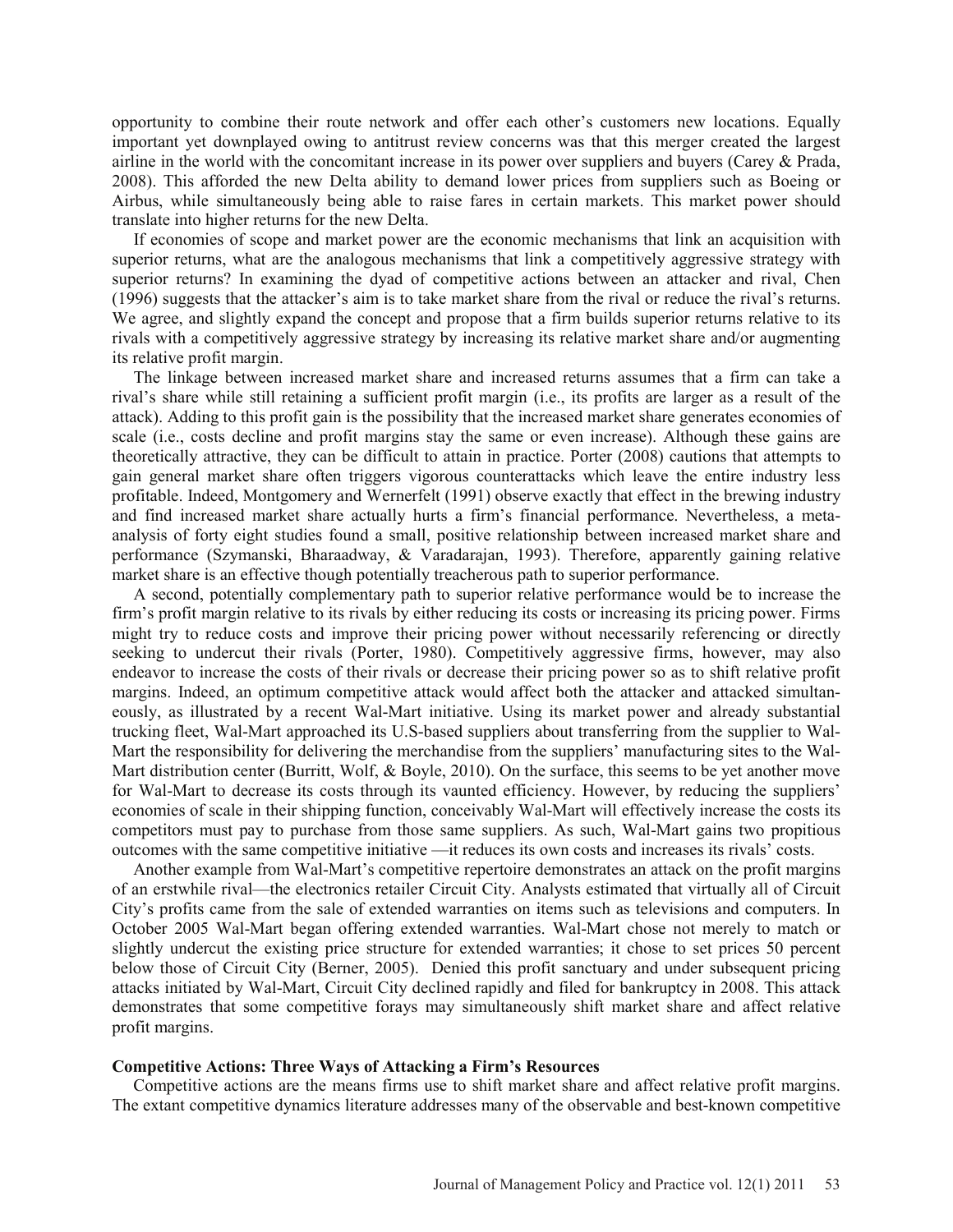tactics employed by firms. Ferrier and colleagues (1999), for example, categorize competitive actions into the following: pricing actions, product actions, signaling actions, marketing actions, capacity actions, and legal actions. Gimeno and Woo (1999) focus on when airlines establish new routes and exit existing routes, which is also a form of product action. The majority of such actions focus on the battle for market share, yet Chen (1996) suggested that firms battle over resources as well as customers. We suggest that the battle over resources is an important, though underdeveloped, arena of competitive behavior. This underdevelopment is surprising as one of the major theoretical advances in strategic management is Barney's (1991) resource-based view (RBV) of the firm, which establishes that a firm's heterogeneous resource base is central to a firm's competitive advantage. Attacking a firm's resource base would seem a logical corollary of RBV. Part of the reason for this underdevelopment may be that resource actions could be less obvious, and might even be publicly denied by a firm if such a denial is plausible. Wal-Mart's initiative to in-source the transportation from its suppliers to its distribution centers could be framed as a resource attack in that it affects its rivals' supplier costs. Yet, Wal-Mart portrayed the initiative as an internal cost-cutting move that would benefit its customer. That ploy was left to industry analysts to decipher the likely impact on Wal-Mart's rivals.

We suggest that targeting a rival's resources may be an even more deliberate attack than launching a new marketing campaign or product. Firms with innovation strategies that pay little attention to rivals may introduce new products with an accompanying marketing campaign. Further, new product innovations or marketing campaigns could clearly stimulate demand for an entire industry, making such action something other than a zero-sum game (Porter, 2008). The same cannot be said, though, for a resource attack. One firm's gain is almost certainly another firm's loss. Thus, perhaps the more competitively aggressive firms turn to resource-based competitive moves.

We see the concepts of resource-based competitive attacks as underdeveloped and propose a typology with three attack categories: deny, defect, and debase. A *deny* attack entails a firm trying to lock up a potential resource to either prevent a rival's access or increase its rival's costs to access the resource. The *defect* attack is more direct and is occurs when the firm seeks to take a resource from a rival and then use the purloined resource. The *debase* approach differs from a defect attack in that it does not endeavor to take the resource away but rather to undercut the value of the resource.

## *Deny Attack*

Of these three approaches, a deny attack is perhaps the most surreptitious because it may be done with little visibility and for ostensibly other reasons. Santos and Eisenhardt (2009) discovered that several new, successful ventures chose to quietly acquire other nascent firms for a reason contrary to conventional M&A logic. These ventures saw little synergy between them and their acquisition targets. Rather, the ventures decided to block other existing or prospective competitors from acquiring the target firm and its resources. In short, the ventures were seeking to deny competitors easy access to what could be potentially synergistic resources. Framed in the five-forces model (Porter, 1980), denying these resources was an attempt to erect an entry barrier. Although not insurmountable, these entry barriers would have raised a competitor's cost structure and helped the venture preserve a relative profit margin advantage.

Google's 2006 acquisition of YouTube illustrates this approach. Paying over \$1.6 billion for a 19 month-old firm with only a few dozen employees and an unproven business model would seem to make little economic sense, particularly because Google already had cachet as the web's leading innovator. The acquisition, however, did prevent Microsoft, who was reportedly interested in YouTube, and others from gaining easy entry into the video-sharing market and closing the gap with Google.

Acquisitions are not the only tools in a denial approach. Patent infringement lawsuits (e.g. Netflix suing Blockbuster over the use of Netflix's web-ordering/mail-delivery business model) can serve to completely deny or slow a rival's use of a new technology, or perhaps may shift the relative profit margin in its favor by requiring a one-time or ongoing royalty for the rival's use of the technology. Another tool is securing exclusive rights to a valuable resource. An example: AT&T's five-year lock-up of the Apple iPhone. Other exclusivity arrangements can perhaps be done almost invisibly.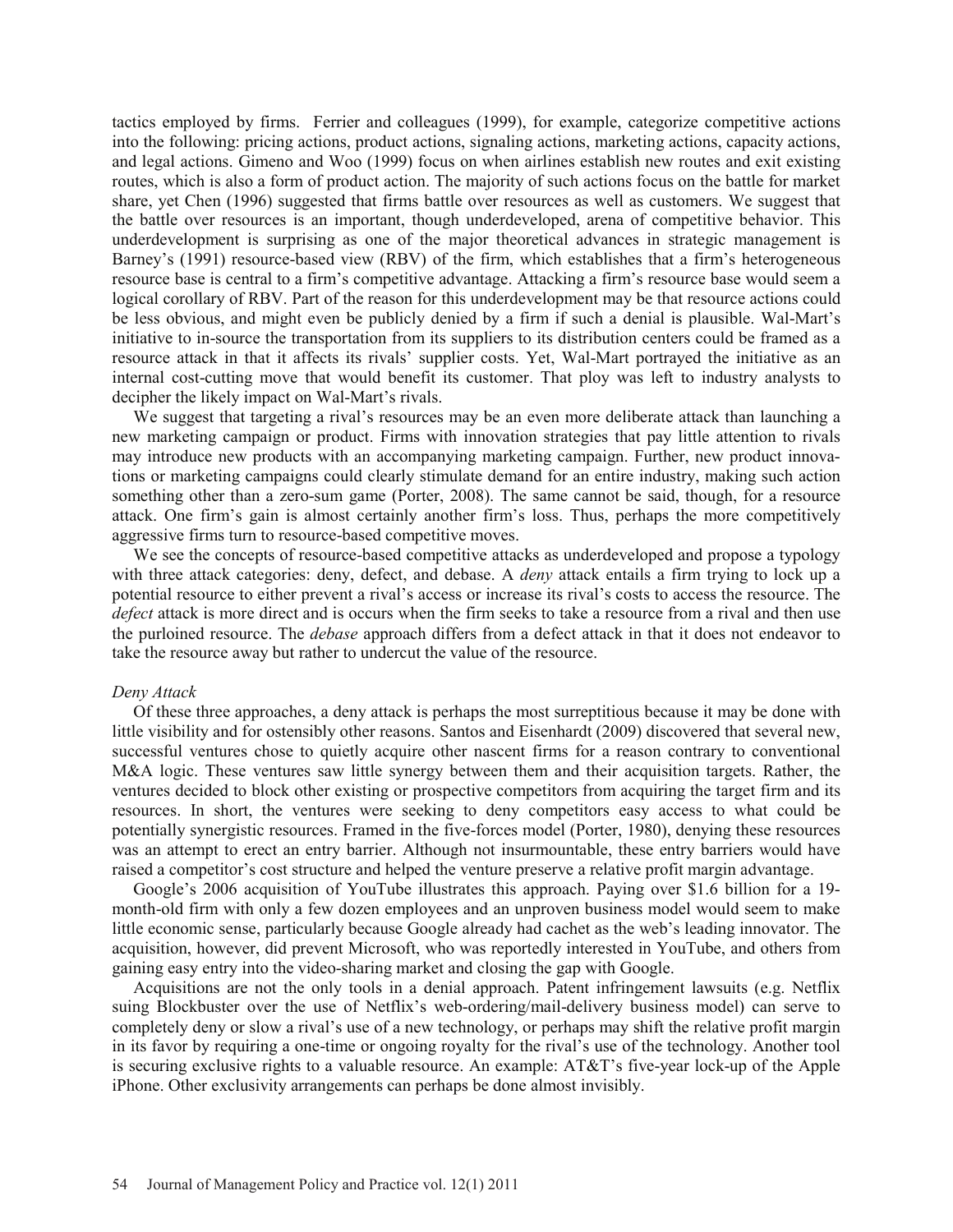## *Defect Attack*

The defect alternative is perhaps the most direct attack on a competitor. It entails targeting an existing resource of a competitor and then taking that resource for the attacker's own use. Poaching alliance partners is one such tactic. DISH Network partnered for several years with AT&T, allowing the telephone company to bundle its services to include satellite TV, thereby countervailing cable operators' encroachment onto AT&T's turf. This alliance steered new customers to DISH and boosted its performance. In 2009, AT&T terminated its partnership with DISH and switched to DirecTV. We could find no public evidence that DirecTV solicited this transfer, again illustrating that resource attacks can often be done with plausible deniability by the attacker. Another recent example is top-selling carpet maker Stainmaster's substituting Lowes for Home Depot as its main distributor.

Defect attacks can also entail personnel resources. Human capital is regarded as a major resource in many organizations. This perception has led to increased efforts to steal valuable personnel from other firms. In fact, while the approach of stealing key workers from rivals was relatively rare before 1990, the practice is now common, especially in fluid industries such as software and electronics (Cappelli, 2000; Gardner, 2005). Some are high-profile moves, such as in 2005 when Google hired Microsoft vice president and China expert Kai-Fu Lee to lead Google's China strategy. Significant attacks, however, can also involve much lower-profile individuals. For instance, in 1998 Amazon.com successfully recruited 15 Wal-Mart professionals versed in the intricacies of Wal-Mart's vaunted logistics system (Gardner, 2005).

The defect attack can help a firm grow its market share and improve its relative profit margins. The shift of human capital may enable a firm to ameliorate current products or develop new products and eventually gain market share. It may also raise the costs of a rival through the removal of this key resource. DISH, for example, not only lost market share owing to termination of the AT&T alliance, but it also faced the prospect of increased marketing costs to secure new customers. Sometimes the market share transfer is relatively direct, such as Lowe's move to Stainmaster. At the employee level the transfer of market share can also be quite direct. For instance, bank commercial lending officers often develop close relationships with their clients. When a bank poaches a lending officer from another bank, it expects a large portion of that lending officer's customer base will follow (Hein, Koch, & MacDonald, 2005).

#### *Debase Attack*

A debase attack can be subtle, and it principally undermines attacked rival's past investment in a resource. After airline deregulation in 1978, the so-called major airlines fortified or established new major hubs (e.g., Delta, Salt Lake City; American, Dallas; Northwest, Detroit) at significant cost in order to expand their route networks (Chen & Miller, 1994). Though economically inefficient for connecting relatively geographically close city-pairs, the hub and spoke networks more reasonably connected distant (e.g., Los Angeles and Louisville) city-pairs and moved traffic to international gateways. Low-cost Southwest Airlines, however, eschewed hubs. It concentrated initially on connecting relatively close citypairs with direct flights, arguing that its main competitor was the car and not other airlines. As Southwest grew and began to connect distant cities (e.g., Phoenix and Baltimore), the once-valuable hubs of the major airlines suddenly became economic albatrosses: they wedded the majors to a much higher cost structure than that for direct flights. Thus, Southwest devalued what had been important resources for its rivals. Likewise, in 2010 Apple attacked the primary resource of a major rival—Adobe's Flash technology. Apple CEO Steve Jobs publicly said: "Flash looks like a technology that has had its day," and Apple's iPhone and iPad rejected the otherwise ubiquitous Flash technology (McNichol, 2010, p. 28). By devaluing Flash, Apple was aiming to convince software and application developers to abandon Flash as a platform. Doing so would, in turn, cripple Adobe's major revenue stream and devalue its past and ongoing investments in Flash. By debasing the resource base of a rival, the attacker potentially decreases that firm's future profitability, as it must invest to upgrade the resource, pay to shift to a new resource, or continue to operate with the devalued, cost-inefficient resource and perhaps lose market share. Shown in Figure 1 are a summary of the major concepts in this section of the paper and the foundations of competitively aggressive strategies.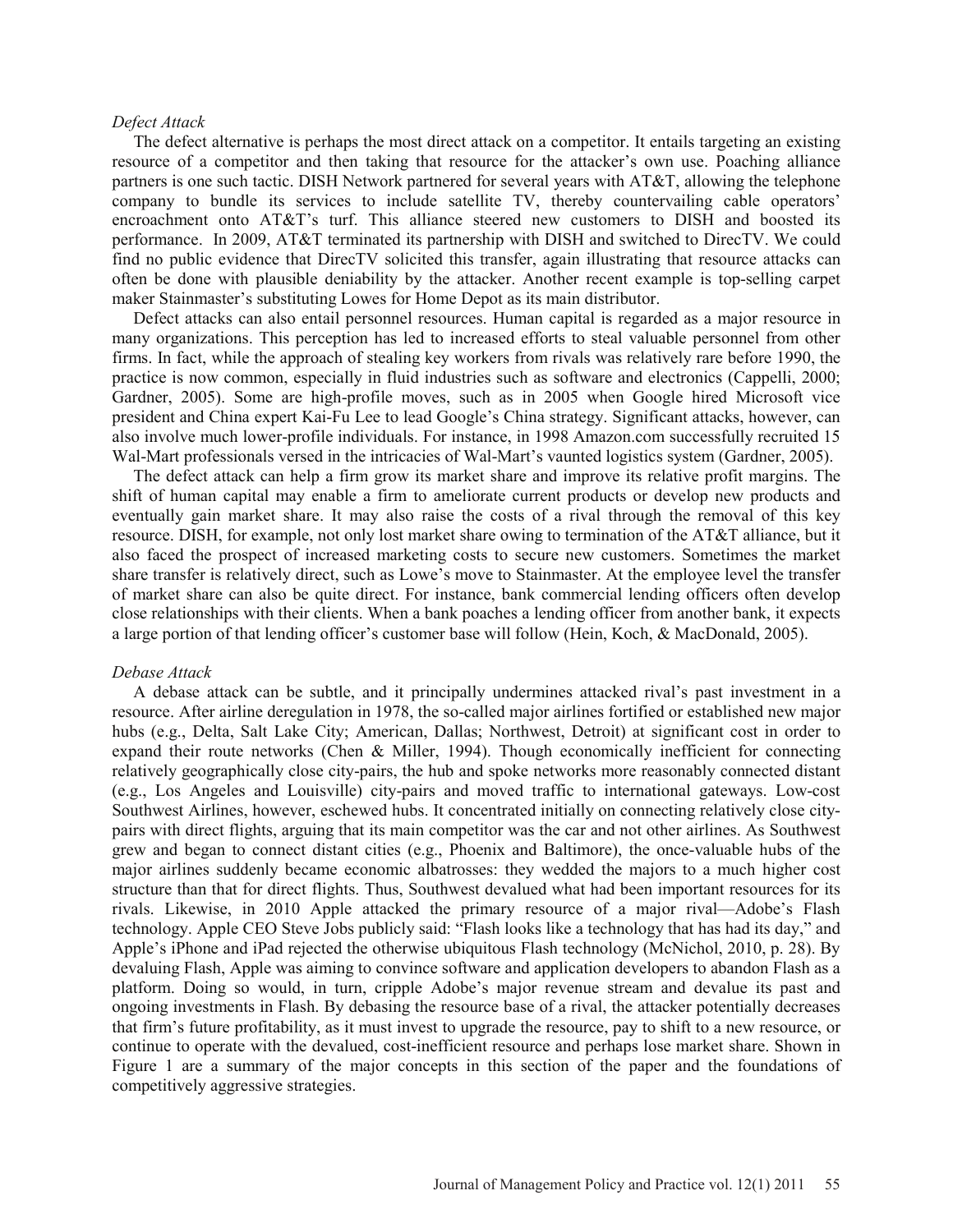## **FIGURE 1 FOUNDATIONS OF COMPETITIVE AGGRESSIVE STRATEGIES**



#### **A TYPOLOGY OF COMPETITIVE AGGRESSIVE STRATEGIES**

We argued earlier that a lacuna existed in competitive dynamics research pertaining to a strategic framework for linking competitive actions with possible strategies that achieve set outcomes and the likely impact on firm profitability. To partially address this phenomenon, we propose a two-dimensional typology of competitive aggressiveness strategies.

The first dimension of our typology is the *relative competitive comparative strength* between the attacking firm and its rival. Compatible with recent work (Chen, Su, & Tsai, 2007; Yu & Cannella, 2007), this construct represents the awareness, motivation, and capability between rivals. For example, a firm with the same levels of awareness and motivation but having less capability to take competitive actions than the focal firm is at a comparative disadvantage. Similarly, a company may have an advantage when considering its capability; if it is not motivated to take competitive actions, though, it possesses a comparative weakness. Although a competitive attack may affect more than one firm, consistent with competitive dynamics research and for simplicity, we assume a *dyadic* relationship between an attacking firm and a single rival.

The second dimension of the typology is the *attack campaign intensity*. This construct involves the degree to which a firm takes and sustains competitive actions over time to achieve the desired outcome. Ferrier (2001) found that in terms of improving focal firm performance, the most important factors were the attack volume and duration of the campaign. Using merely the sum of competitive actions, however, fails to consider that competitive actions are not necessarily equally impactful. Therefore, we define attack campaign intensity as "the significance, volume, and duration of a sustained sequence of competitive actions directed toward a rival." Higher levels of campaign intensity would entail sustaining a greater number of more significant competitive actions for a longer period of time.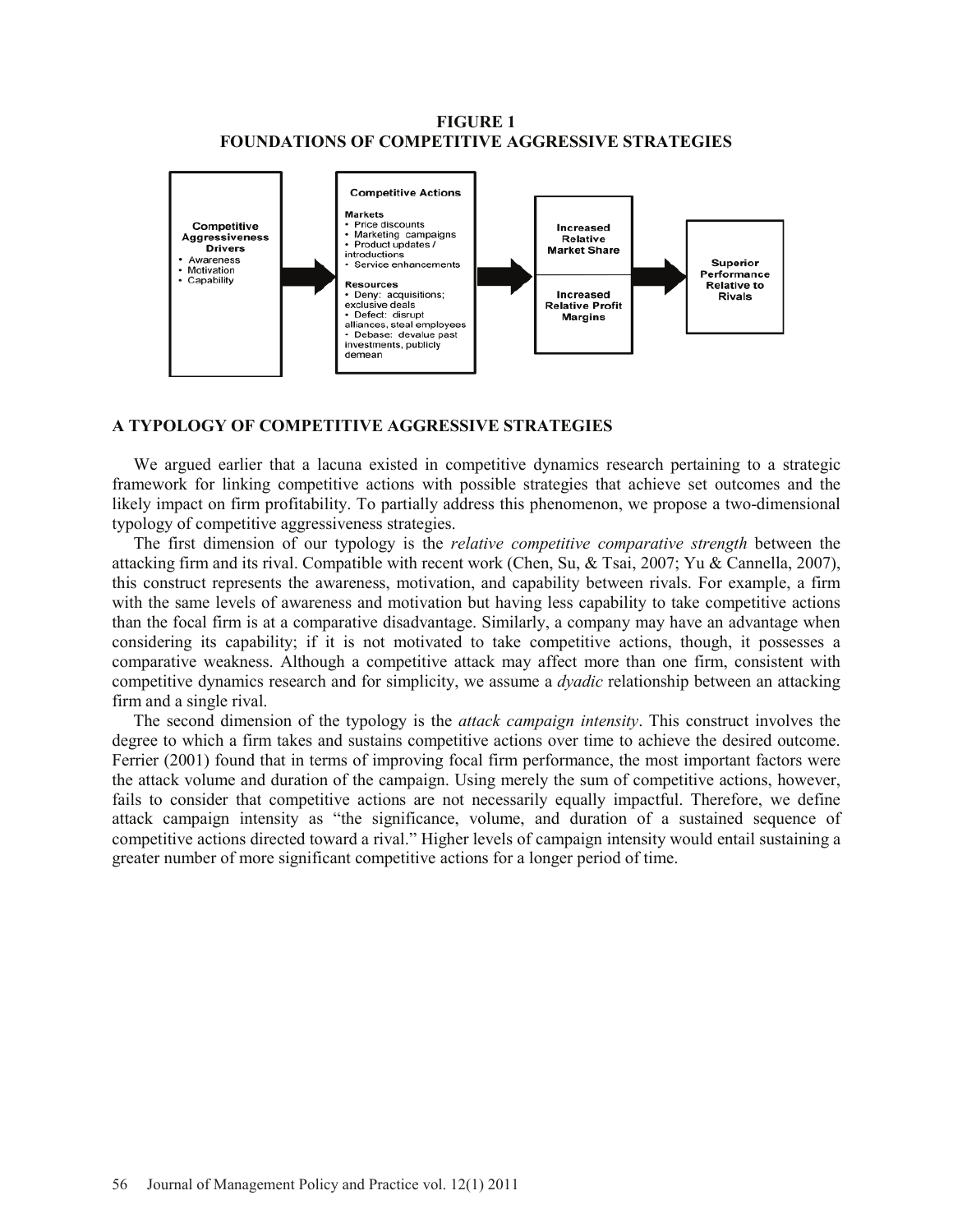**FIGURE 2 TYPOLOGY OF COMPETITIVE AGGRESSIVE STRATEGIES**



# **Attack Campaign Intensity**

We recognize that each dimension in our typology is a continuum. Our typology, however, is necessarily a simplification for ease of explication. We offer our typology with four quadrants as a logical starting point for future elaboration.

## **Quadrant I: Low Campaign Intensity Against a Weaker Rival**

In Quadrant I, a firm with comparatively greater competitive strengths seeks to *dominate* a rival. Owing to the mismatch of strengths, the attacker requires a less intense campaign to achieve the desired outcome. A dominated rival is one that is allowed to exist but poses relatively little competitive threat to the superior rival. Moreover, its performance is far inferior to its attacker's. The outcome of creating a marginalized competitor should cost relatively little, as the campaign intensity is low and the dominant position secures superior returns. Thus, of the four quadrants, a dominate strategy poses the least threat to short-term profitability and a favorable outlook for longer-term profitability.

An example of a superior/dominated dyad is Southwest and Frontier Airlines. After a 20-year absence, Southwest Airlines resumed service in the Denver market in 2006. Frontier, a young startup airline built in the Southwest model, was much smaller than Southwest and was losing money. Southwest moved slowly into Denver, beginning with only 13 daily flights serving 3 destinations. This effort was miniscule compared with Frontier's 120 Denver-based flights Denver serving 54 destinations. Southwest entered Denver with its standard marketing blitz and brief fare promotions, and the dominance was underway (Yamanouchi, 2005). Southwest has gradually expanded its Denver operations to approximately 125 daily flights, taking market share from Frontier and eventually forcing Frontier to continue operation under Chapter 11 bankruptcy. Southwest briefly entered the 2009 bidding war to buy Frontier out of bankruptcy. Such efforts drove up by almost 50 percent the price regional carrier Republic eventually paid for Frontier, almost virtually assuring that Frontier would continue to be an inconsequential competitor (Estrel & Carey, 2009).

Why would a firm using a dominate strategy (in this case Southwest) not strive to completely *eliminate* the rival. Companies can reap many benefits from allowing dominated rivals to remain. First, it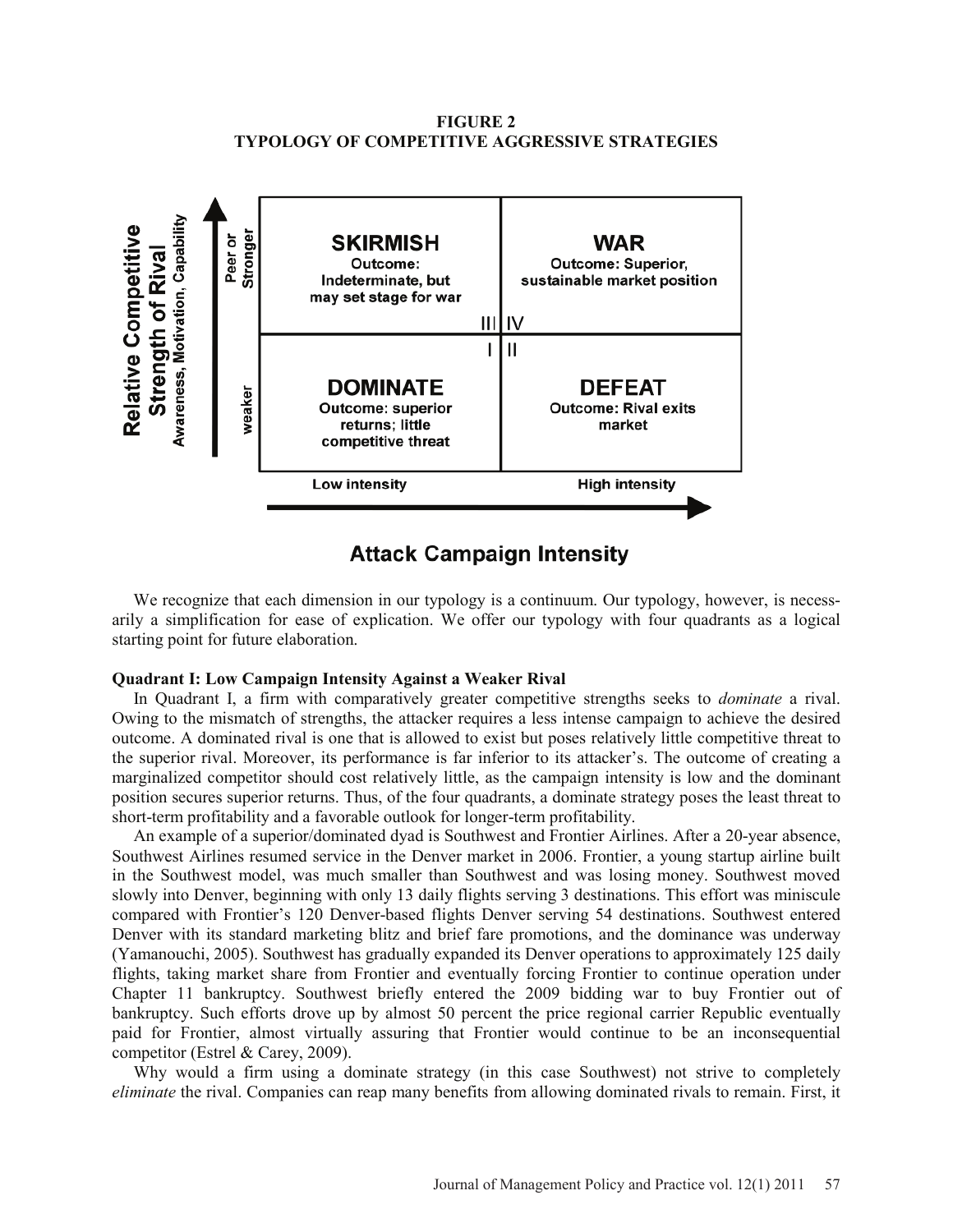creates an illusion of vigorous competition, which may help mollify consumers and regulators. Second, it more completely fills the market and may keep other, more potentially dangerous competitors from entering that market. Third, perhaps the dominated rival has latent capability that could effectively resist an attempt to outright defeat the rival should its future be too threatened. Finally, eliminating a rival may prove expensive in the short term, and the attacker avoids that cost in the short term. Dominating versus defeating a rival is not without risks, however. In 1997, Microsoft invested in a dominated rival to keep it alive; that dominated rival's name? Apple Computer!

### **Quadrant II: High Intensity Aggression Against a Weaker Rival**

Under the *defeat* strategy, the focal firm seeks to force the rival's exit from a market. It may be a complete firm failure or simply the competitor's retreating from a given market. Compared to a dominate strategy, this strategy requires greater investment, in both managerial attention and in tangible firm resources, as an increased number of attacks are taken that are sustained for a longer time period. Bed, Bath, & Beyond, Inc. (BBB) successfully executed a defeat strategy. Having learned that its deeply-indebt rival, Linens 'N Things, Inc., had staked its future survival on certain select markets, BBB launched repeated waves of discount offers in those markets, gaining some market share at the expense of decreased profits. Linens 'N Things was unable to survive the attack and was liquidated in 2008. With Linens 'N Things defeated, BBB stopped the discounts and grew its sales and profits at a time when industry sales were shrinking owing to the 2009 recession.

Though a defeat strategy is costly in the short term, the intent is that the firm will enjoy superior returns after eliminating the competitor (as in the case of BBB). Of course, the possibility that other firms could enter the market may suppress somewhat the increase in profitability.

## **Quadrant III: Low Intensity Aggression Against a Peer or Stronger Rival**

In Quadrant III, a firm attacks a peer or an even stronger rival with relatively low level campaign intensity, in other words, a *skirmish* strategy. The relatively comparably matched competitors engage in what is likely to be a back-and-forth limited exchange, but the relative competitive positions are unlikely to significantly change as a result of the skirmishing. We suggest much competitive action seen in the marketplace falls into the skirmish category because there might not be any attempt to achieve a strategic outcome, and may even involve reflexive actions that do not represent a greater strategy other than to achieve limited market aims or respond to a rival's attack. That said, skirmishing can represent an effective strategy if pursued purposefully.

Skirmishing can be a matter of entrepreneurial discovery: it may reflect the pursuit of opportunities. A firm may wish to overtake a rival but be uncertain as to the best approach. Skirmishing could represent a series of probes, seeking to learn more about the rival and its more vulnerable points of attack. Because these probes are lower in campaign intensity, they are less costly to launch and maintain. These lower costs enable such efforts to be easily launched and abandoned if they do not appear fruitful. In sum, skirmishing may set the conditions for a higher level of campaign intensity. We suggest, however, that the short-term and longer-term impacts of firm profitability are likely to be modest and difficult to predict owing to the back-and-forth nature of such exchanges. An exemplar of a skirmishing strategy entails General Electric (GE) and Pratt & Whitney (P&W), two titans in the jet engine business that compete vigorously in the commercial jetliner and military market. For many years, however, P&W has enjoyed a lucrative, virtual monopoly in the smaller turboprop engine market. GE invaded that market in 2008, though, purchasing a small Czech engine manufacturer for just under \$70 million. With this entry GE forced P&W to defend its turf and was "…relishing the prospect of forcing Pratt & Whitney to cut prices on one of its most lucrative products" (Lunsford, 2008, p. B2). The price cuts would mean less profit for P&W and fewer resources for P&W to deploy against GE in markets of greater value to GE. Although skirmishing generally results in modest or even indeterminate shifts, its significance remains seemingly unstinting.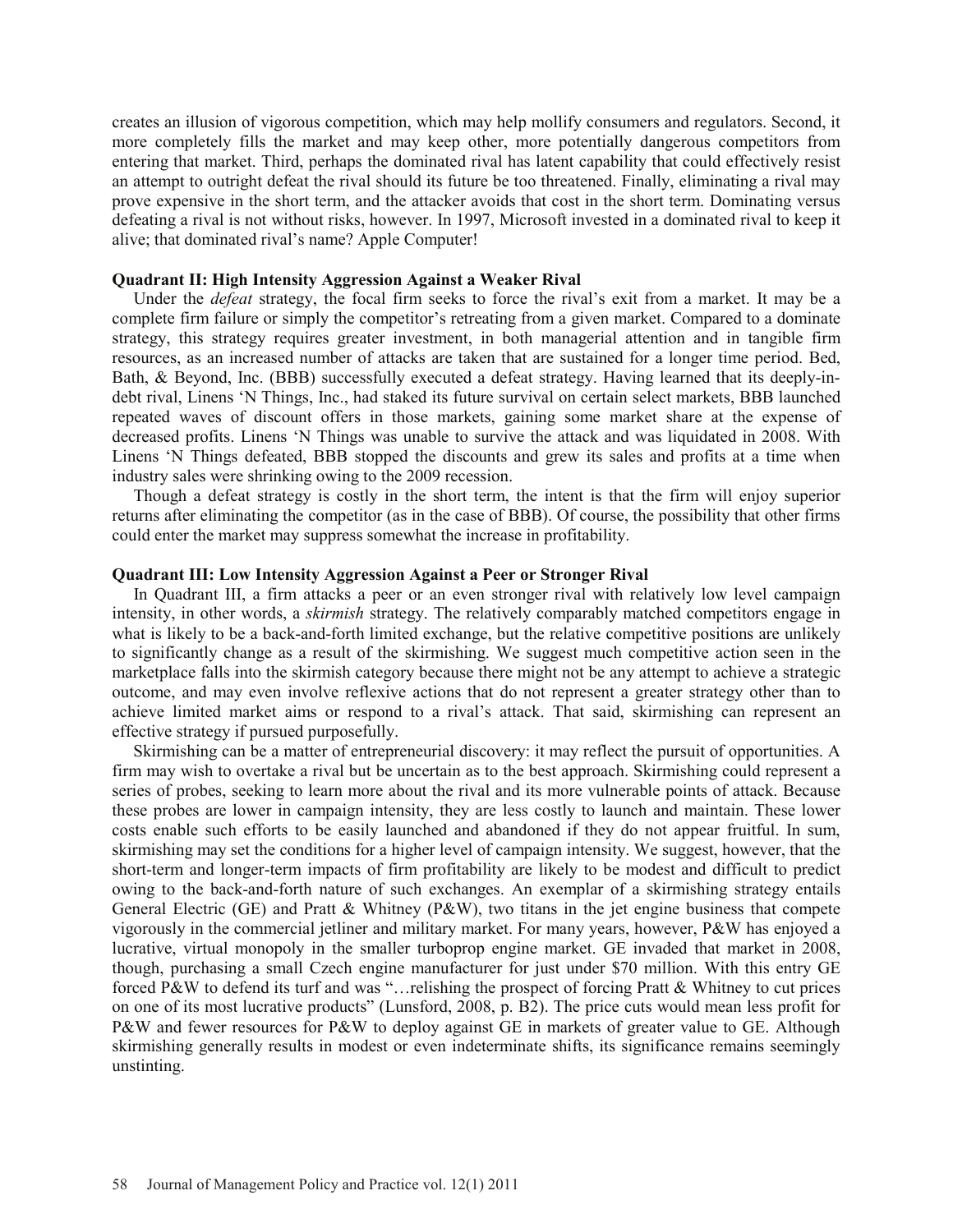## **Quadrant IV: High Campaign Intensity Against a Peer or Stronger Rival**

Quadrant IV represents an escalation from skirmishes to outright *war*. Firms launching a war should have a clear strategic outcome in mind, typically a rearranging of the industry such that the attacker secures a superior, sustainable market position. The rival likely does not die in the war, but it is diminished and remains a potential threat. Dell once executed this action, leading to their becoming the major PC manufacturer, enjoying almost a decade of superior returns and outperforming rivals such as Compaq, Gateway, and IBM.

As the stakes involved are significant, firms launching a war are committed to expending significant resources over an extended period of time. Not long after achieving search dominance, Google set its sights on Microsoft and its software dominance. Google since has launched Google Apps, a web-based productivity program targeted at Microsoft's Office; introduced Chrome, a competitor with Internet Explorer; developed Android for smart phones, displacing Microsoft Mobile; and even proposed an alliance with Yahoo to counter Microsoft's bid to purchase Yahoo. Clearly, Google is seeking to undo Microsoft's dominant position as the leading provider of operating software. Microsoft has responded: seeking to improve its search competitiveness through its alliance with Yahoo; increasing the pace of its updates of key software; and even begun offering a web-based, less expensive version of Office. The eventual outcome of this war is uncertain, and is not likely to be known for some time. What is certain, however, is that the war has been costly to both sides with only the customers sure winners. Such is the nature of Quadrant IV wars—high stakes, significant damage to short- and medium-term profitability, and an uncertain outlook for long-term financial success.

## **DISCUSSION**

## **Summary**

A major purpose of this paper was to argue that a firm's competitive actions (tactics) should flow from its strategic orientation. Specifically, we were interested in whether firms had a strategy *before* launching competitive attacks (i.e., did they have a specific end goal in mind that their competitive actions logically could have achieved?) This issue has seemingly been ignored in the competitive dynamics literature. We are especially focused on those strategies that are consistent with high levels of competitive aggressiveness. We promulgate that firms have strategic orientations, and that their competitive action is consistent with that orientation, its strategy, and its specific strategic outcome.

A company's competitive behaviors are a function of its awareness, motivation, and capability to engage rivals. A weakness in any of these elements can lead to a less than optimal competitive action. Clearly, a company can seek to equal or surpass a rival via innovation or launching a new marketing campaign. We suggest, however, that focusing on a rival's resources (broadly defined) may be an even more deliberate attack than launching a new marketing campaign or product, and is a competitive application of RBV. One firm's gain via resource attacks may well be a competitor's loss. Thus, competitively aggressive firms could focus on resource-based competitive moves to improve their market position.

We see the concepts of resource-based competitive attacks as underdeveloped and propose a typology with three attack categories: deny, defect, and debase. Although each approach has its own purpose and likely outcome, all focus on diminishing the competitor in some capacity. Using a two-dimensional grid, we proposed four competitively aggressive strategies that a firm could use to attack its rival's resources. Based on a (1) firm's relative competitive comparative strength (i.e., its awareness of, motivation toward, and capability of executing action against a competitor) and (2) attack campaign intensity, the company can launch one of four competitive strategies against a rival: dominate, defeat, skirmish, and war. Palpably, which of the four alternatives a company selects is a function of its situation and that of its rival's. The most important contribution of our typology is that it affords a firm opportunity to reconnoiter its unique circumstances and opt for the "attack" strategy that is most appropriate for it vis-à-vis its own resources and those of its rival, as well as its own strategic focus.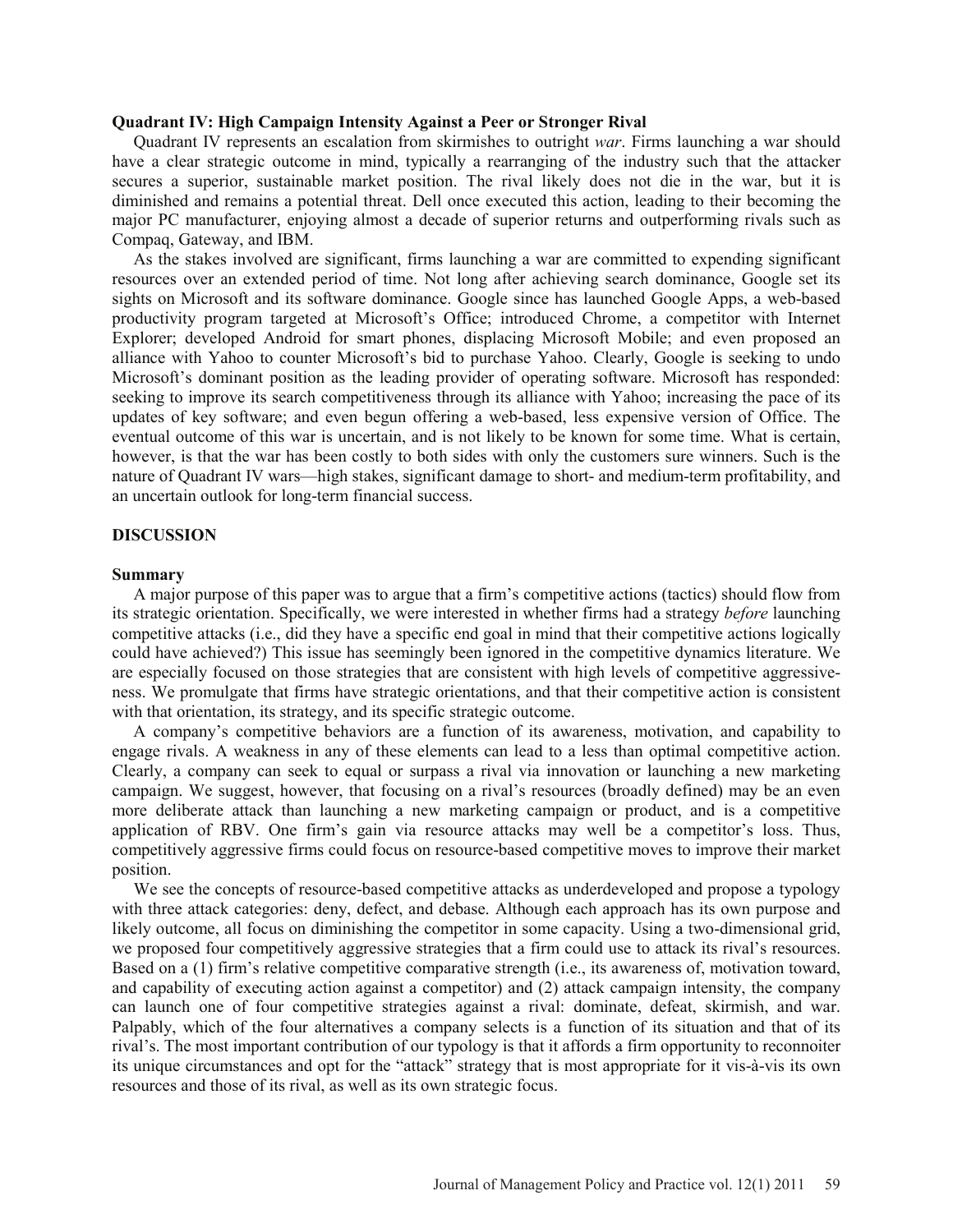## **Future Research**

The ideas proposed in this paper are indeed predicated on some extant competitive dynamics research, but are still in their inchoate stage. Therefore, further work should seek to examine empirically various aspects of them. For instance, we proposed that a firm could attack its rival's resources via a dominate, defeat, skirmish, or war strategy. Future work could examine under what *external* environmental conditions (e.g., intensity of competition, economic conditions, degree of environmental uncertainty) and internal environmental conditions (e.g., size of firm, firm innovativeness, market share, innovator versus leap-frogger) each of these is appropriate. Conceptually, our framework is instructive and pragmatic; whether it holds up under empirical scrutiny is another question. Therefore, subsequent empirical examination could test the validity of our two-dimensional typology. Furthermore, we considered solely relative competitive comparative strength and attack campaign intensity as typology dimensions. Augmenting the number of dimensions may be useful. Research also could include such dimensions as the nature of the competitor (i.e., leader or follower), potential for government interference (a la anti-trust issues), and importance of patents. Finally, researchers might wish to investigate under which kind or strategic orientation (e.g., entrepreneurial) each of the four competitively aggressive strategies is most likely to succeed.

# **REFERENCES**

Baker, T., & Nelson, R. E. (2005). Creating something from nothing: Resource construction through entrepreneurial bricolage. *Administrative Science Quarterly, 50*, 329-366.

Barney, J. (1991). Firm Resources and Sustained Competitive Advantage. *Journal of Management, 17*(1), 99-121.

Berner, R. (2005). Watch Out, Best Buy and Circuit City. *BusinessWeek Online*. Retrieved from http://www.businessweek.com/bwdaily/dnflash/nov2005/nf20051110\_5243\_db016.htm.

Burritt, C., Wolf, C., & Boyle, M. (2010, May 31). Why Wal-Mart Wants to Take the Driver's Seat. *BusinessWeek Online,* Retrieved from http://www.businessweek.com/magazine/content/10\_23/b4181017589330.htm.

Cappelli, P. (2000). A market-driven approach to retaining talent. *Harvard Business Review, 78*(1), 103- 111.

Carey, S., & Prada, P. (2008, February 19). Delta-Northwest deal looks near*. Wall Street Journal,* p. A3.

Chen, M.-J. (1996). Competitor analysis and interfirm rivalry: Toward a theoretical integration. *Academy of Management Review, 21*(1), 100-134.

Chen, M.-J., & Hambrick, D. C. (1995). Speed, stealth, and selective attack: How small firms differ from large firms in competitive behavior. *Academy of Management Journal, 38*(2), 453-482.

Chen, M.-J., & Miller, D. (1994). Competitive attack, retaliation and performance: An expectancyvalence framework. *Strategic Management Journal, 15*(2), 85-102.

Chen, M.-J., Su, K., & Tsai, W. (2007). Competitive Tension: The awareness-motivation-capability perspective. *Academy of Management Journal, 50*(1), 101-118.

Cyert, R. M., & March, J. G. (1963). *A behavioral theory of the firm*. Englewood Cliffs, NL: Prentice-Hall, Inc.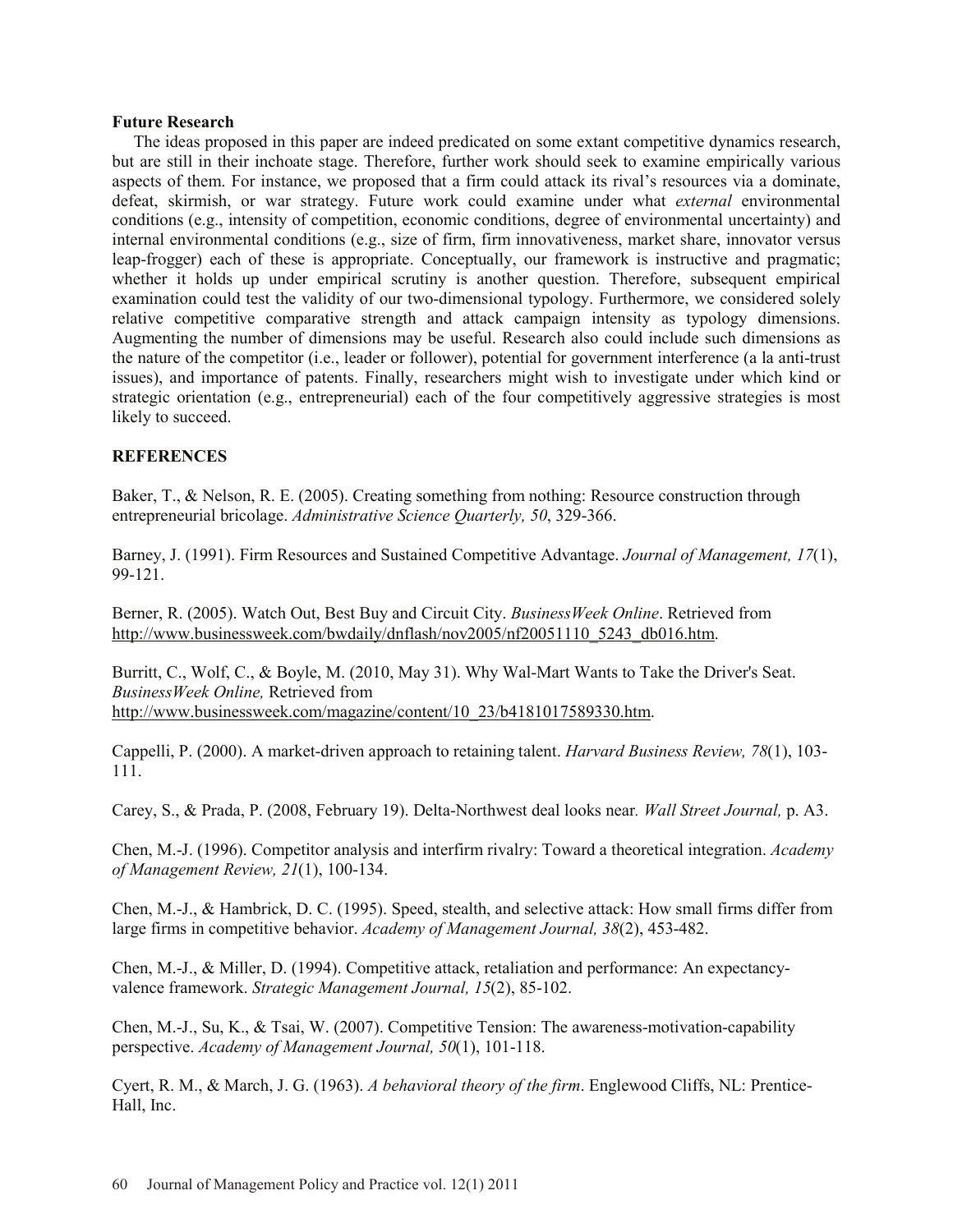Derfus, P. J., Maggitti, P. G., Grimm, C. M., & Smith, K. G. (2008). The Red Queen effect: Competitive actions and firm performance. *Academy of Management Journal, 51*(1), 61-80.

Dutton, J., & Duncan, R. B. (1987). The creation of momentum for change through the process of strategic issue diagnosis. *Strategic Management Journal, 8*(3), 279-295.

Dutton, J., & Jackson, S. E. (1987). Categorizing strategic issues: Links to organizational action. *Academy of Management Review, 12*(1), 76-90.

Estrel, M., & Carey, S. (2009, August 14). Republic tops Southwest's bid*. Wall Street Journal,* p. B1.

Ferrier, W., Smith, K. G., & Grimm, C. M. (1999). The role of competitive action in market share erosion and industry dethronement: A study of industry leaders and challengers. *Academy of Management Journal, 42*(4), 372-388.

Ferrier, W. J., Fhionnlaoich, C. M., Smith, K. G., & Grimm, C. M. (2002). The impact of performance distress on aggressive competitive behavior: A reconciliation of conflicting views. *Managerial and Decision Economics, 23*, 301-316.

Ferrier, W. J., & Hun, L. (2002). Strategic Aggressiveness, Variation, And Surprise: How The Sequential Pattern Of Competitive Rivalry Influences Stock Market Returns. *Journal of Managerial Issues, 14*(2), 162-180.

Fiegenbaum, A., & Thomas, H. (2004). Strategic risk and competitive advantage: an integrative perspective. *European Management Review, 1*(1), 84.

Gardner, T. M. (2005). Interfirm Competition for Human Resources: Evidence from the Software Industry. *Academy of Management Journal, 48*(2), 237-256.

Ghoshal, S., & Westney, D. E. (1991). Organizing competitor analysis systems. *Strategic Management Journal, 12*(1), 17-31.

Gimeno, J., & Woo, C. Y. (1999). Multimarket contact, economies of scope, and firm performance. *Academy of Management Journal, 42*(3), 239-259.

Harrison, J. S., Hitt, M. A., Hoskisson, R. E., & Ireland, R. D. (1991). Synergies and Post-Acquisition Performance: Differences versus Similarities in Resource Allocations. *Journal of Management, 17*(1), 173-190.

Hein, S. E., Koch, T. W., & MacDonald, S. S. (2005). On the uniqueness of community banks. *Economic Review - Federal Reserve Bank of Atlanta, 90*(1), 15-36.

Hughes, M., & Morgan, R. E. (2007). Deconstructing the relationship between entrepreneurial orientation and business performance at the embryonic stage of firm growth. *Industrial Marketing Management, 36*, 651-661.

Kaplan, R. S., & Norton, D. P. (2001). The strategy-focused organization. *Strategy & Leadership, 29*(3), 41-42.

Kim, W. C., & Mauborgne, R. (2005). *Blue Ocean Strategy*. Harvard Business Press: Cambridge, MA.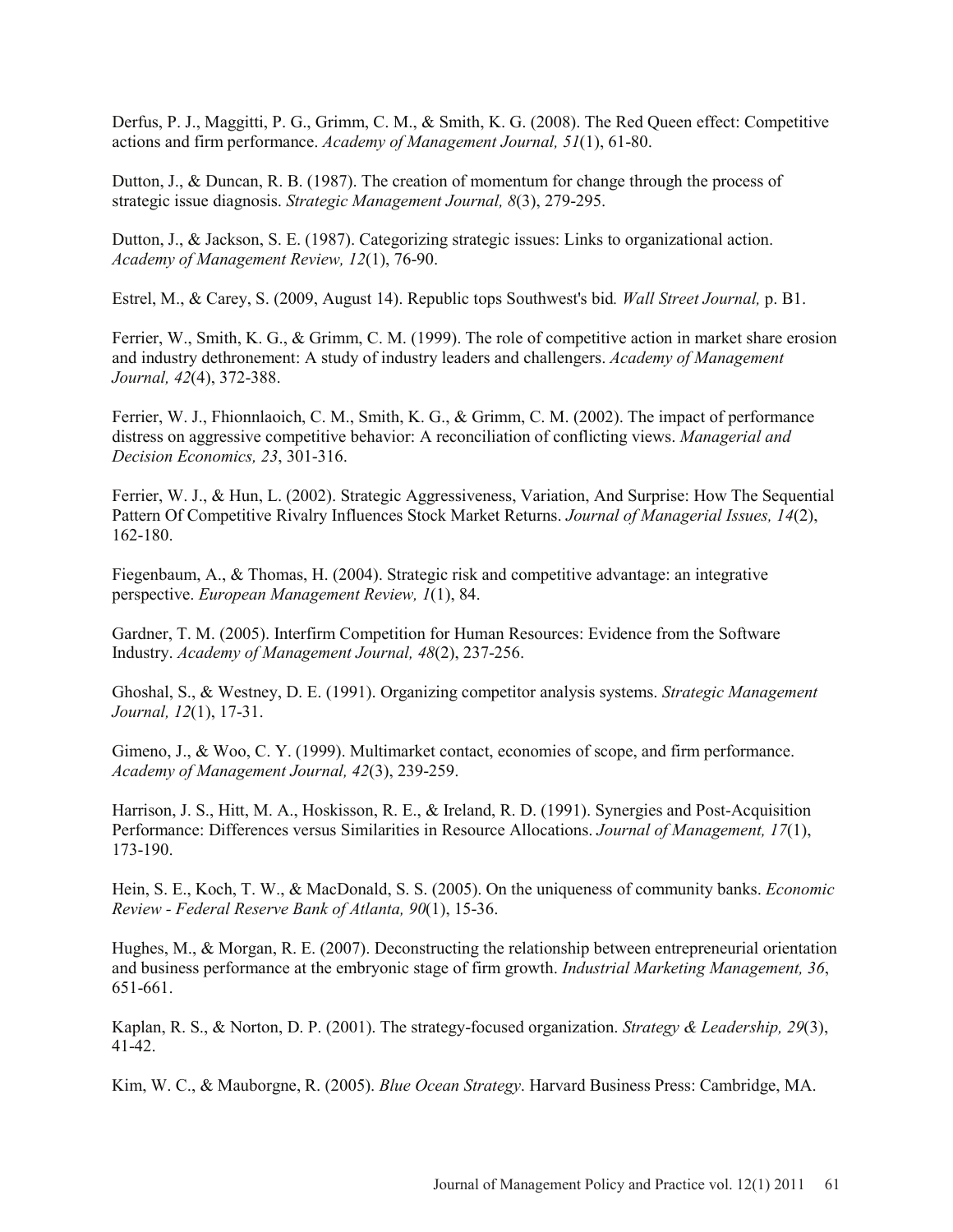King, D. R., Dalton, D. R., Daily, C. M., & Covin, J. G. (2004). Meta-Analyses of post-acquisition performance: Indications of unidentified moderators. *Strategic Management Journal, 25*(2), 187-200.

Kirzner, I. (1973). *Competition and Entrepreneurship*. Chicago: The University of Chicago Press.

Lumpkin, G. T., & Dess, G. (1996). Clarifying the entrepreneurial orientation construct and linking it to firm performance. *Academy of Management Review, 21*(1), 135-172.

Lunsford, J. L. (2008, July 3). GE takes on jet-engine rival*. Wall Street Journal,* p. B2.

McNichol, T. (2010, June 28). How Adobe is battling the Flash bashing. *Business Week,* 28-29.

Montgomery, C. A., & Wernerfelt, B. (1991). Sources of superior performance: Market share versus industry effects in the U.S. brewing industry. *Management Science, 37*(8), 954-959.

Montgomery, D. B., Moore, M. C., & Urbany, J. E. (2005). Reasoning about competitive reactions: Evidence from executives. *Marketing Science, 24*(1), 138-149.

Ocasio, W. (1997). Towards an attention-based view of the firm. *Strategic Management Journal, 18*, 187- 206.

Porter, M. (2008). The five competitive forces that shape strategy. *Harvard Business Review, 86*(1), 79- 93.

Porter, M. E. (1980). *Competitive Strategy: Techniques for Analyzing Industries and Competitors*. New York: The Free Press.

Read, S., & Sarasvathy, S. D. (2005). Knowing what to do and doing what you know: Effectuation as a form of entrepreneurial expertise. *Journal of Private Equity, 9*(1), 45-62.

Santos, F. M., & Eisenhardt, K. M. (2009). Constructing markets and shaping boundaries: Entrepreneurial power in nascent fields. *Academy of Management Journal, 52*(4), 643-671.

Shoham, A., & Fiegenbaum, A. (2002). Competitive determinants of organizational risk-taking attitude: The role of strategic reference points. *Management Decision, 40*(1/2), 127.

Smith, K. G., Ferrier, W., & Ndofor, H. (2001). Competitive Dynamics Research: Critique and Future Directions. In M. A. Hitt, R. E. Freeman & J. Harrison (Eds.), *Handbook of Strategic Management* (pp. 315-361). Oxford: Blackwell Publishing.

Smith, K. G., Grimm, C. M., & Gannon, M. J. (1992). *Dynamics of competitive strategy*. London: Sage Publications.

Smith, K. G., Grimm, C. M., Gannon, M. J., & Chen, M.-J. (1991). Organizational Information Processing, Competitive Responses, and Performance in the U.S. Domestic Airline Industry. *Academy of Management Journal, 34*(1), 60-85.

Szymanski, D. M., Bharaadway, S. G., & Varadarajan, P. (1993). An analysis of the market shareprofitability relationship. *Journal of Marketing, 57*(3), 1-18.